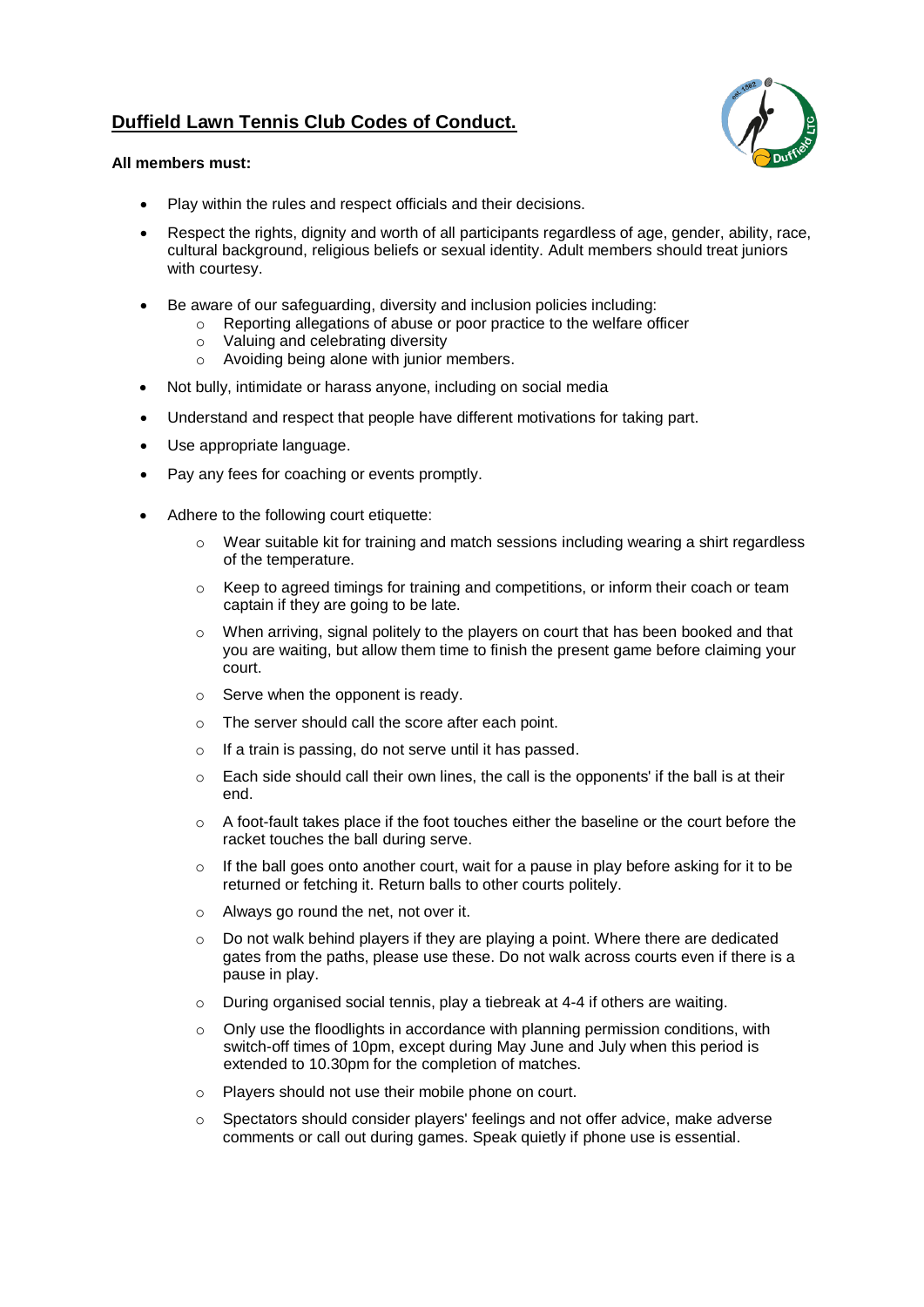#### **Please note:**

- $\triangleright$  Smoking is not permitted anywhere. Nor are drugs.
- $\triangleright$  Members bringing their children to the courts must ensure they behave well and prevent any annoyance to other players.
- $\triangleright$  Members should avoid bringing dogs onto club premises. Except guide dogs for the blind, they are never allowed on court areas nor inside the club house. All dogs must be kept quietly on a lead. Any person with an unruly dog will be asked to remove it.

## **ADDITIONALLY:**

#### **Junior members agree to:**

- Be polite, friendly and respect other members, coaches and officials.
- Take care of personal and club equipment.
- Play fairly and honestly.
- Talk to the club Welfare Officer about any concerns or worries.

Juniors may participate in adult events/teams at the discretion of coaches and relevant captain(s), based on maturity and skill. Juniors below the age of 12 should be accompanied inside the club house by an adult.

#### **Parents and guardians should**:

- Show an interest in their child's tennis.
- Never force their child to take part in sport.
- Ensure their child understands what is expected of them and the importance of fair play.
- Encourage their child to learn the rules of tennis and play within them.
- Discourage unfair play and arguing with officials, and publicly accept judgements made by officials.
- Help their child to recognise good performance, not just results.
- Set a good example by recognising fair play and applauding good performance by any player.
- Never punish or belittle a child for losing or making mistakes.
- Use correct and proper language at all times.
- Respect the coaches' decisions on the level of tennis appropriate for their child.
- Purchase appropriate balls and rackets.
- Not communicate with their child or interfere with the on-court helpers and referees during a match.
- Be patient. Steady progression is unusual in children; peaks and plateaux are common.
- Behave responsibly and not embarrass their child.
- Provide emergency contact details and appropriate consent for participation in teams, lifts to matches/events with adults etc.
- Deliver and collect their child punctually.

#### **Coaches must:**

- Respect the rights, dignity and worth of each person and treat them equally within the context of the sport.
- Place the wellbeing and safety of each player above all other considerations, including performance development.
- Develop an appropriate working relationship with each player based on mutual trust and respect.
- Encourage and guide players to accept responsibility for their own behaviour and performance.